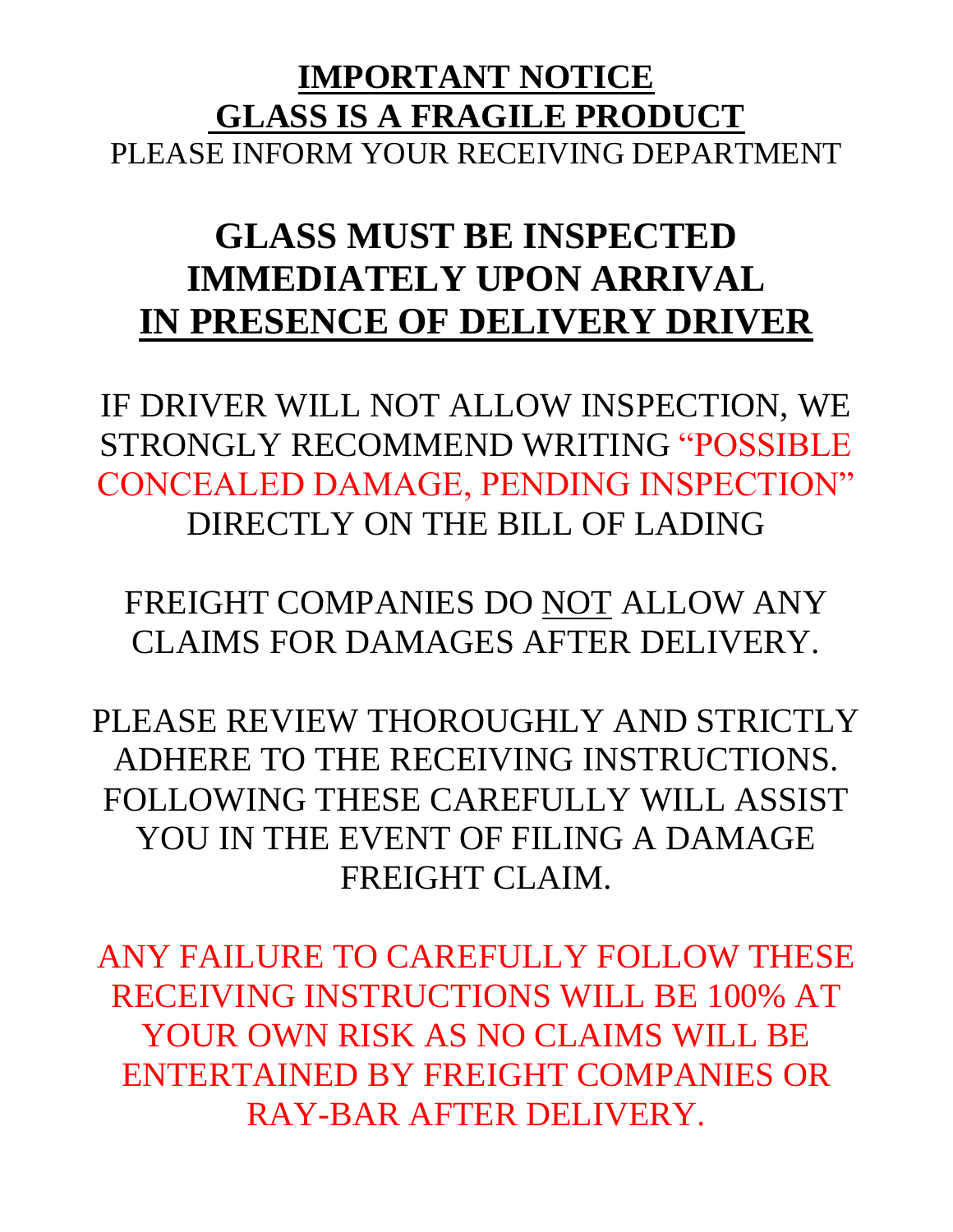#### **RECEIVING INSTRUCTIONS FOR GLASS**

**FOR YOUR PROTECTION THIS SHIPMENT IS INSURED. HOWEVER, TO RETAIN THE RIGHTS AND PROTECTION PROVIDED, THE FOLLOWING RECEIVING INSTRUCTIONS MUST BE CAREFULLY OBSERVED.**

**IT IS IMPERATIVE THAT SHIPMENTS OF GLASS BE OPENED AND INSPECTED PRIOR TO SIGNING WAIVER OR CARRIER BILL OF LADING.**

**PLEASE INSPECT THOROUGHLY AS THIS IS** *FRAGILE* **SPECIALTY GLASS. NO CLAIMS FOR DAMAGE OR DEFECTS WILL BE HONORED BY THE FREIGHT COMPANY AFTER THE INITIAL INSPECTION AT SAME TIME AND DAY OF DELIVERY.**

**RAY-BAR CRATES GLASS ABOVE INDUSTRY STANDARDS FOR PACKAGING GLASS; KEEPING IN MIND THE FRAGILITY OF THESE PRODUCTS AND THEIR MONETARY VALUE.**

**WHEN A SHIPMENT OF THESE PRODUCTS IS RECEIVED, PLEASE CAREFULLY SUPPORT AND TILT BACK THE CRATE, THEN CAREFULLY UNSCREW AND OPEN THE CRATE FACE AND INSPECT THE PRODUCT BEFORE THE FREIGHT COMPANY LEAVES YOUR RECEIVING DEPARTMENT. THIS SHOULD BE DONE IN THE PRESENCE OF THE TRUCK DRIVER EVEN IF THE TIP-N-TELL HAS NOT BEEN ACTIVATED AND EVEN IF THERE IS NO OBVIOUS DAMAGE TO THE CRATE OR THE TIP-N-TELL HAS NOT BEEN ACTIVATED AS THERE HAVE BEEN INSTANCES OF CONCEALED DAMAGE IN WHICH THE OUTSIDE CRATE DID NOT INDICATE ANY VISIBLE DAMAGE YET UPON OPENING THE CRATE, THE GLASS HAS BEEN BROKEN OR CRACKED. THIS CAN HAPPEN IF A CRATE HAS BEEN DROPPED AND REMAINS IN AN UPRIGHT POSITION WHICH WOULD NOT ACTIVATE THE TIP-N-TELL SYSTEM OR NECESSARILY BE EVIDENT ON THE EXTERIOR OF THE CRATE. GLASS CAN BE "CRACKED" IF THE FREIGHT CARRIER STACKS ANOTHER PALLET OR CRATE ON TOP OF IT DURING TRANSIT.**

**FREIGHT COMPANIES HAVE DAMAGED GLASS DURING TRANSIT AND WILL NOT ACCEPT RESPONSIBILITY FOR DAMAGE ONCE YOU HAVE SIGNED THE BILL OF LADING AND THEY HAVE LEFT YOUR BUSINESS.**

**PLEASE NOTIFY YOUR RECEIVING DEPARTMENT.**

**THIS IS A PRECAUTION ONLY, BUT SHOULD BE FOLLOWED IN THE EVENT OF DAMAGE.**

*IN THE RARE OCCASION THAT A DELIVERY DRIVER REFUSES TO ALLOW YOUR INSPECTION PRIOR TO SIGNING ACCEPTANCE, YOU MUST WRITE "POSSIBLE CONCEALED DAMAGE, PENDING INSPECTION TODAY" ON ALL COPIES OF THE SHIPPERS RECEIPT BILL OF LADING REGARDLESS IF THERE IS VISIBLE OUTSIDE CRATING DAMAGE OR NOT. THEN, IMMEDIATELY, INDIVIDUALLY, AND CAREFULLY INSPECT ALL OF THE PRODUCT CONTENTS IN THE CRATE/PACKAGE FOR CONDITION OR DAMAGE. IF ANY DAMAGE IS OBSERVED, PROMPTLY REPORT ANY ISSUES IN WRITING WITH PHOTOS TO THE SHIPPER WITHIN THE HOUR OF RECEIVING AND PRESERVE THE PRODUCTS AND ALL PACKAGING AND CRATING FOR CLAIMS ADJUSTMENT INSPECTION.*

**ONCE THE FREIGHT COMPANY ACCEPTS A SHIPMENT FROM RAY-BAR, IT IS THE FREIGHT COMPANIES RESPONSIBILITY TO DELIVER SHIPMENT TO THE DESTINATION IN GOOD ORDER.**

### **DO NOT RETURN DAMAGED MERCHANDISE TO US**

## **FILE YOUR CLAIM AS STATED ABOVE**